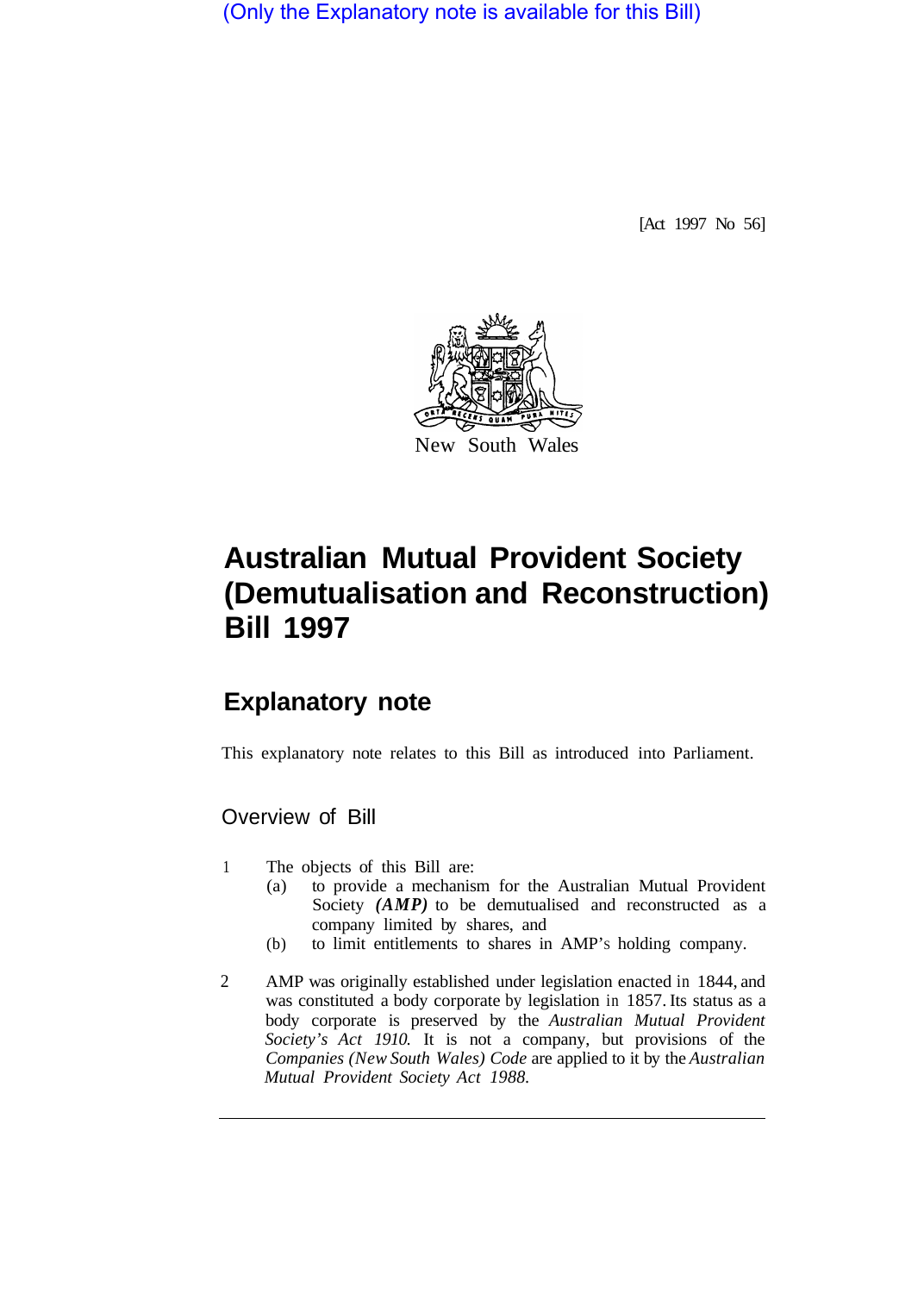Explanatory note

- At present, AMP consists of its members, with membership being, under the 1988 Act, determined in accordance with AMP's By-laws. The By-laws provide that AMP policy holders are the members of AMP. However, the members do not have rights in the nature of shares. 3
- The mechanism provided by the Bill for demutualising AMP involves: 4
	- changing the status of AMP to a company limited by shares, which will be wholly owned by a holding company
	- changing the status of eligible existing members of AMP to that of shareholders in AMP's holding company.
- Initially, the company to which AMP is being converted is not a "company" within the *Corporations Law,* though its holding company will be such a "company". Hence the shares issued to policy holders will be shares within the *Corporations Law.*  5
- For a limited period after the conversion, there will be shareholding limitations in AMP's holding company, so that no one person will generally be able to hold more than 5% of the shares. This limitation will operate from the date of the conversion until 12 months after the shares in the holding company are first listed, but can be extended by regulation. 6
- The Bill provides that, after the creation of AMP as a *"non-Corporations Law"* company, AMP is authorised to transfer to being a "full" company within the *Corporations Law,* and is required to do so if the member or members of AMP approve the transfer. 7
- Provision is made for the repeal of special legislation applying to AMP after it becomes a "full" company within the *Corporations Law.*  8
- The change of AMP's status into a company limited by shares necessarily involves the extinguishment of the rights of members. The rights extinguished include those of the members who do not support the resolution required to effect the change of status and thus may be seen to involve an element of expropriation of vested rights (even though it is contemplated that these will be replaced by new rights arising from the issue of shares upon the change of status). An expropriation will occur by virtue of proposed section 11 upon the 9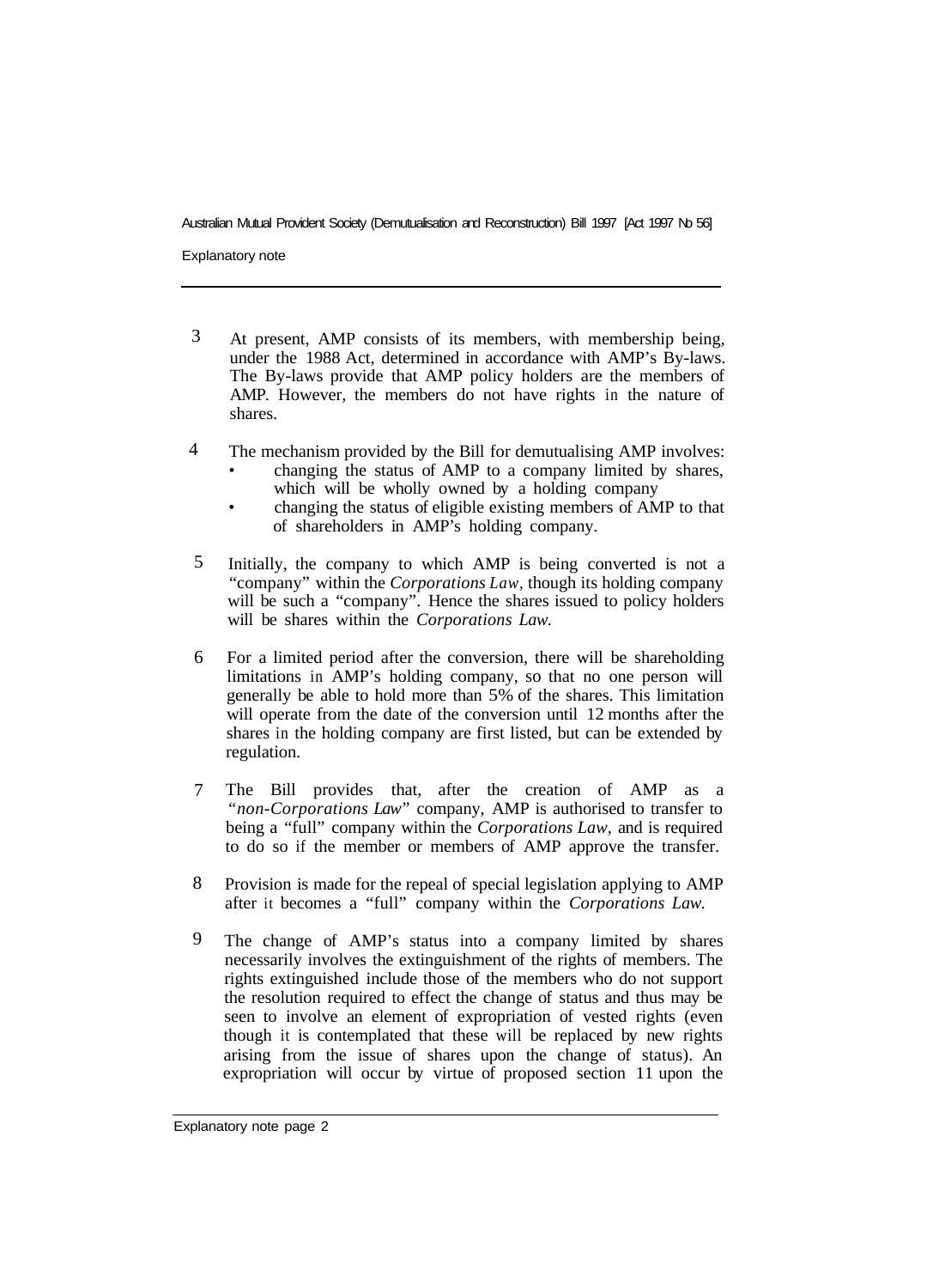Explanatory note

change of status taking effect. Expropriation occurs by virtue of legislation and a statutory procedure, rather than simply by virtue of the action of members in changing AMP'S constitution. Accordingly, the principles set out in *Gambotto and another v W.C.P Limited and another* [1994–1995] 182 CLR 432 have no application to this mechanism. Further, the Bill does not remove or purport to remove the right of members to take proceedings under the "oppression" provisions of general company legislation.

## Outline of provisions

## **Part 1 Preliminary**

**Clause 1** sets out the name (also called the short title) of the proposed Act.

**Clause 2** provides for the proposed Act to commence on a day to be appointed by proclamation of the Governor.

**Clause 3** contains various definitions used in the proposed Act.

## **Part 2 Demutualisation and reconstruction of AMP**

## **Division 1 Conversion resolutions**

**Clause 4** defines a "conversion resolution'' for the purposes of the proposed Act. Such a resolution is the starting point of the process leading to demutualisation and reconstruction. It is a resolution that AMP be converted to a company limited by shares, and has a number of features, including the following:

- the resolution has to be passed at a general meeting of AMP
- written notice of the resolution has to be posted to AMP members, giving details of the resolution and voting rights
- an explanatory statement about the resolution has to be posted to AMP members
- an independent financial expert's report relating to the resolution to convert has to be posted to AMP members
- a voting paper has to be posted to AMP members
- the resolution has to be passed by a majority of at least three-quarters of the votes cast.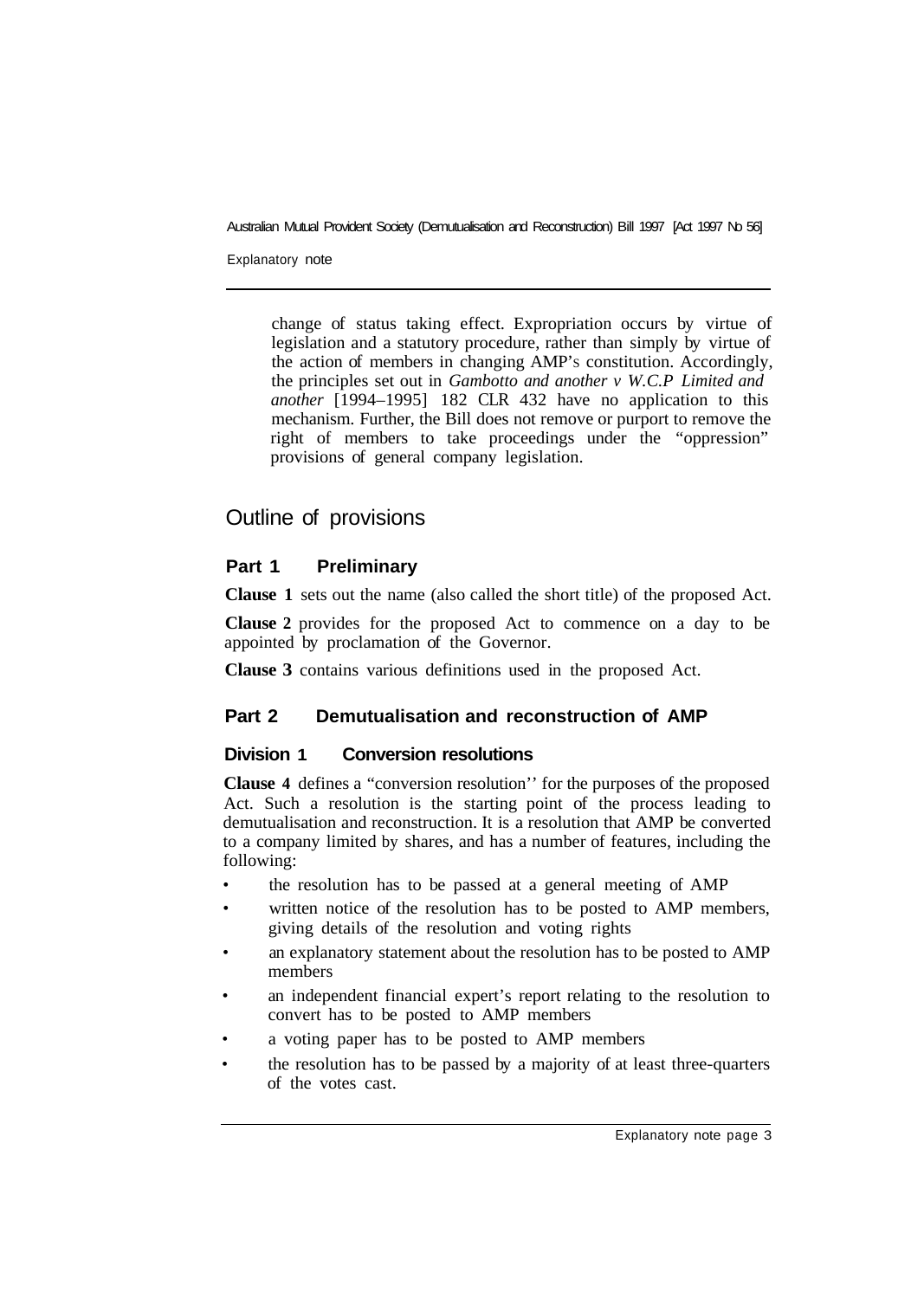Explanatory note

The clause also makes it clear that such a resolution, although called a conversion resolution, is still a special resolution for legal and other purposes.

**Clause 5** cures certain irregularities that might occur in the conversion resolution process referred to in clause 4.

#### **Division 2 Conversion process**

**Clause 6** states that AMP may convert to a company limited by shares in accordance with the Part.

**Clause 7** provides for AMP to apply to the Attorney General to convert to a company limited by shares. The clause lists the detailed matters that must be included in the application.

**Clause 8** provides that, if the Attorney General is satisfied that the application complies with the requirements of clause 7 and that creditors will not be materially prejudiced, the Attorney General is to publish a notice that the Attorney General intends to issue a certificate of conversion for AMP. After a month after the notice has been given, and if a court has not ordered to the contrary, the Attorney General must issue a certificate of conversion.

**Clause 9** provides that the issue of the certificate of conversion has the effect of converting AMP to a company limited by shares.

**Clause 10** provides that the company to which AMP is converted has the general attributes that companies have (that is, a corporate nature, with the liability of members being limited to any amount unpaid on their shares). However, the company to which AMP is converted by the proposed Act is not a "company" within the *Corporations Law.* This will facilitate the ultimate registration of AMP as such a company. See paragraph (a) of the definition of "non-company" in section 9 of the *Corporations Law,* which is relevant for the registration of non-companies as companies under the *Corporations Law.* 

**Clause l1** states the effect of the conversion of AMP. In brief, AMP is demutualised and reconstructed, and existing members of AMP cease to be members unless they become shareholders.

**Clause 12** requires AMP to change its name within one month after the conversion, so that it includes "Limited" or "Ltd" at the end of its name.

**Clause 13** provides that if all of AMP's shares are held by AMP's holding company or holding companies, shares in the ultimate holding company must be issued to former members of AMP.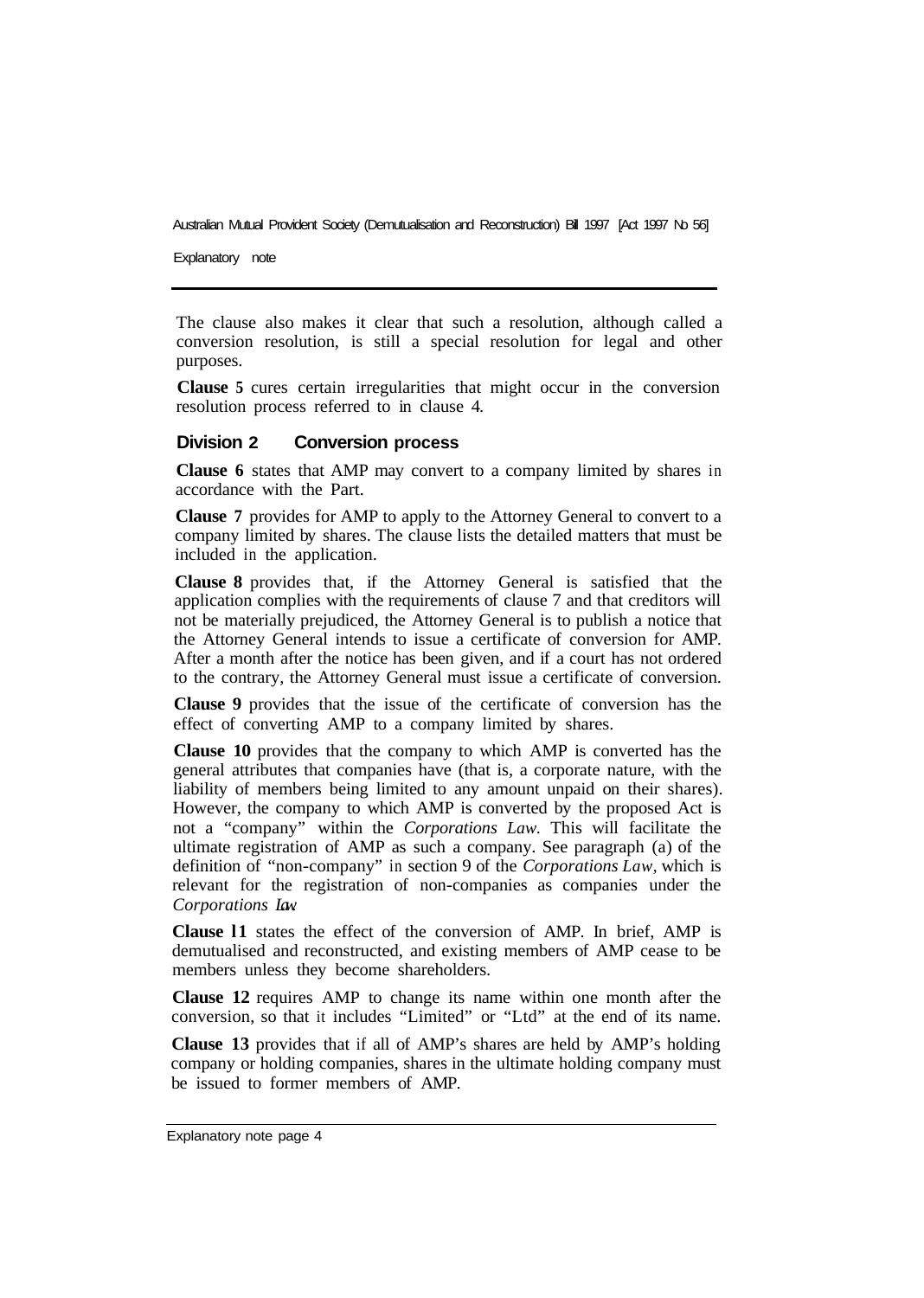Explanatory note

**Clause 14** authorises the Attorney General to be advised in connection with the Attorney General's functions under the proposed Act by the Australian Securities Commission under an agency agreement or arrangement. Section 67 (1) of the *Corporations (New South Wales) Act 1990* contemplates that the Minister, or a person authorised in writing by the Minister, may enter into an agreement or arrangement for the performance of functions or the exercise of powers by the Commission as an agent of the State; a corresponding provision is found in section 11 (8) of the *Australian Securities Commission Act 1989* of the Commonwealth. The agreement or arrangement contemplated in clause 14 would be with the Commission as agent of the Attorney General's Department of New South Wales, which is an emanation of the State, and would reflect the understanding that Ministers receive advice from their Departments (in this case, advice of the Commission as agent of the Department).

**Clause 15** empowers AMP directors to cut off membership rights as at 5 pm on 11 December 1996. However, provision is made for special and anomalous cases.

**Clause 16** authorises the Supreme Court, on application made to it, to cure various irregularities, subject to certain safeguards.

## **Part 3 Limitation on share entitlement**

**Clauses 17** and **18** contain various definitions and interpretative provisions for the purposes of the Part. One definition is that of *restriction period,*  which is defined as the period from the date of issue of the certificate of conversion to the end of one year after shares in the holding company are first listed. The period can be extended by regulation for a maximum of one year.

**Clause 19** prevents a person from holding more than 5% of shares in the holding company during the restriction period.

**Clause 20** contains various exceptions to the rule in clause 19.

**Clause 21** allows shares to be allotted during the restriction period to a nominee where the rule in clause 19 would be breached, on condition that the nominee disposes of them for the benefit of the person who would have been entitled to them.

**Clause 22** automatically suspends voting, dividend and winding up rights on shares that breach the rule in clause 19.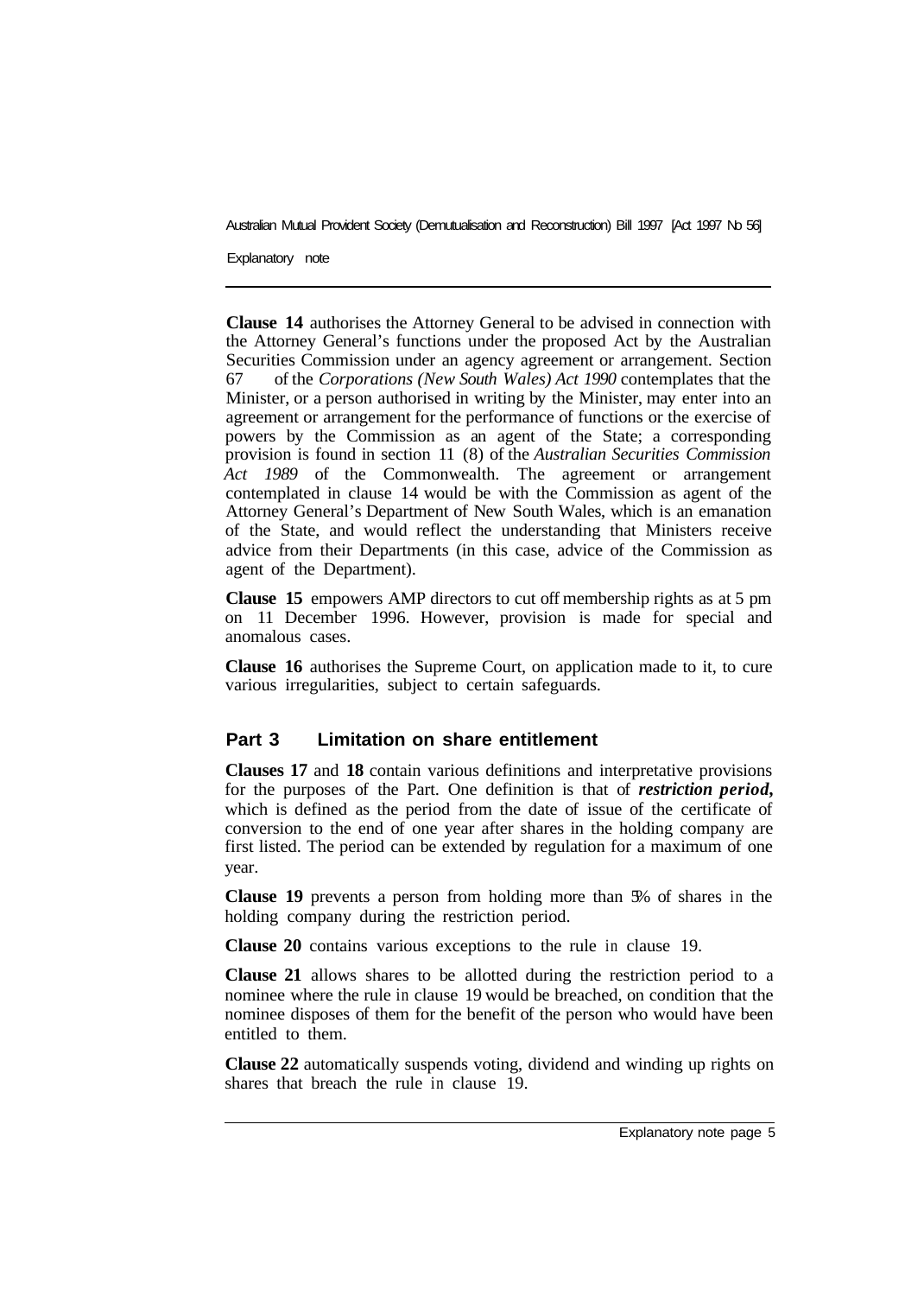Explanatory note

**Clause 23** empowers the directors of the holding company to require a shareholder to dispose of excess shares that breach the rule in clause 19. **Clause 24** provides that a breach of the Part is not an offence, but the Supreme Court can grant injunctions.

## **Part 4 Registration of AMP as a company**

**Clause 25** empowers AMP to be registered as a company under the *Corporations Law,* if its members approve of the transfer of incorporation. As mentioned above, the company to which AMP is converted under Part 2 of the proposed Act is not an entity under the *Corporations Law,* though it has the attributes of one.

**Clause 26** provides for the repeal of the two major Acts regulating AMP, once it has been converted to a "full" company under the *Corporations Law.* 

## **Part 5 Rights and remedies**

**Clause 27** provides that persons have, as nearly as possible, the same rights and remedies in connection with the proposed Act as persons have in connection with the *Corporations Law.* 

**Clause 28** provides that the Supreme Court has, as nearly as possible, the same jurisdiction, powers and functions in connection with the proposed Act as the Federal Court of Australia and the Administrative Appeals Tribunal of the Commonwealth have in connection with the *Corporations Law.* 

**Clause 29** applies the provisions of certain Commonwealth Acts for the purposes of the Part. Those provisions already apply in connection with the *Corporations Law.* 

**Clause 30** makes it clear that the rights and remedies provided by the Part do not override time limits and other restrictions imposed by other provisions of the proposed Act.

**Clause 31** authorises rules of court to be made for the Supreme Court for the purposes of the Part.

**Clause 32** makes it clear that the Part does not supplant other rights and remedies.

## **Part 6 Miscellaneous**

**Clause 33** makes it clear that the proposed Act is to be construed as operating to the full extent of the legislative power of the State and that, in the event of a provision being held to be invalid, the remaining provisions of the proposed Act are to continue to operate, thus negating an argument that partial invalidity renders the whole Act invalid. These provisions reinforce section 31 of the *Interpretation Act 1987.*